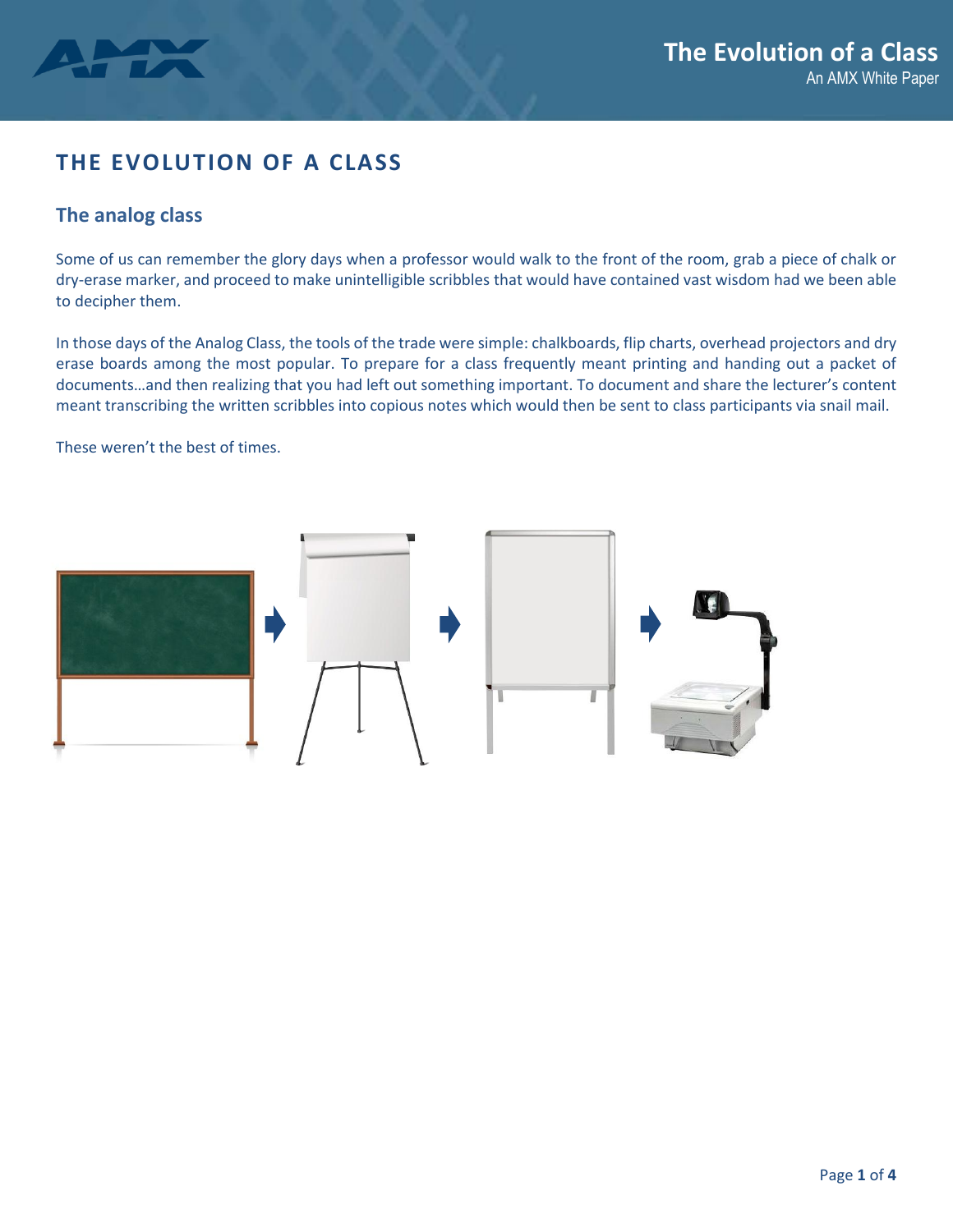

#### **The digital classroom**

The arrival of the laptop computer in the 1990's ushered in a new era of collaboration. The mainstay of the classroom during this period was the combination of a laptop, a projector, and a deck of PowerPoint slides. Again, many of us have fond memories of this combination, and of enduring such frustrations as not being able to get the image to focus or fixing the keystoning, not knowing the function key combination to transfer the image from the laptop to the projector, and trying to recover from the sudden burnout of the projector's bulb.

Despite all the frustrations, this era did help establish a new type of collaboration where class participants could evaluate and modify content as they discussed it. Content in classrooms became more fluid, more flexible. And PowerPoint was crowned the King of Content.



**The Evolution of Classroom Technology: Class Technology Goes Digital**

#### **The multimedia classroom**

Over the many years of enjoying PowerPoint presentations delivered via a laptop and projector, lecturers and students increasingly wanted to leverage more types of content: A clip from a DVD. Real-time stock reports. Broadcast audio and video. Files from the campus network. Classes were slowly evolving beyond PowerPoint and into a new age where content was rich and diverse.

This evolution from Laptop + PowerPoint to a wide variety of content sources represented the final step in the transition from digital classrooms to multimedia classrooms. The differences are outlined below.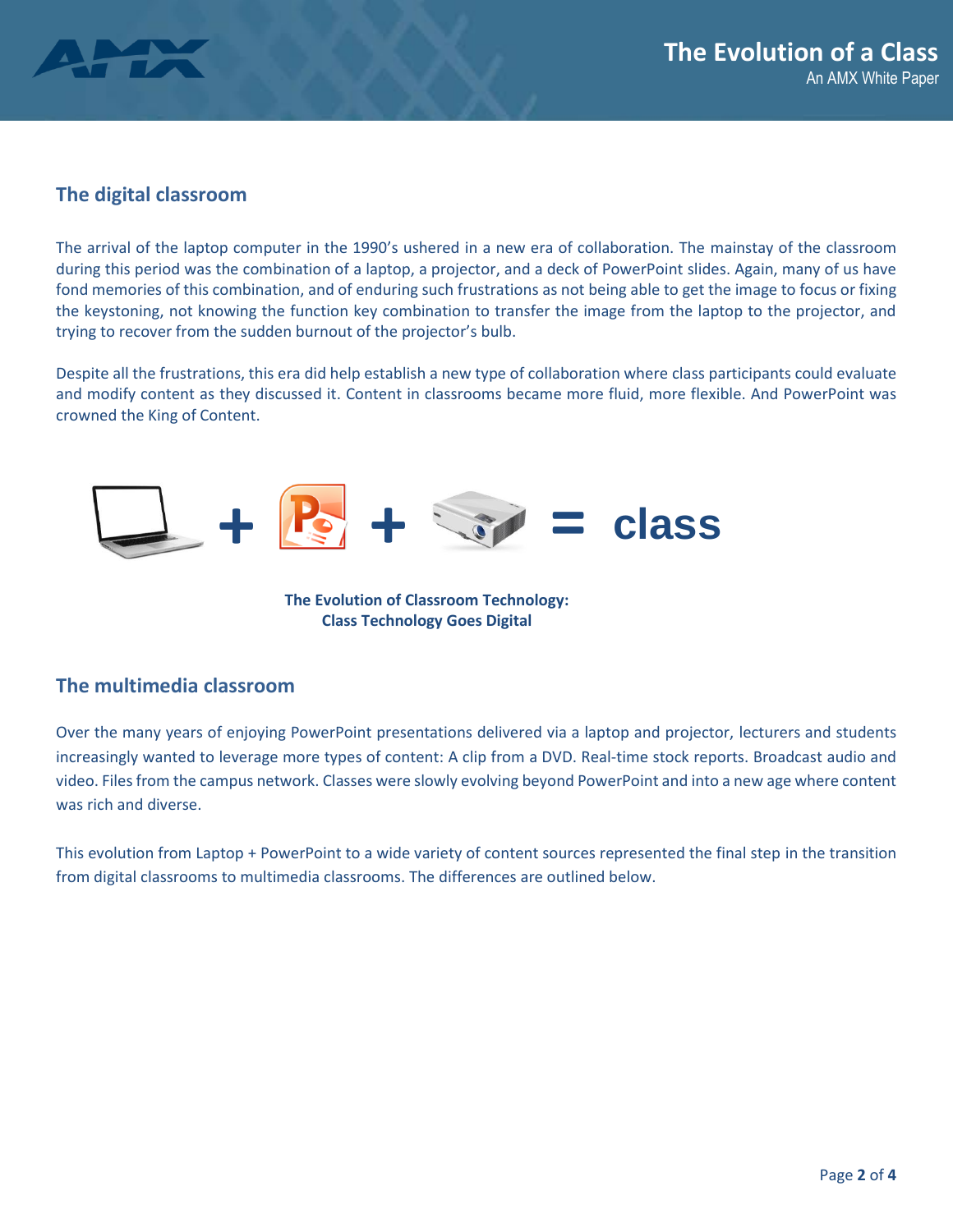



|                                               | <b>Digital Class</b>                                                      | <b>Multimedia Class</b>                                                                                                                                                                                                                       |
|-----------------------------------------------|---------------------------------------------------------------------------|-----------------------------------------------------------------------------------------------------------------------------------------------------------------------------------------------------------------------------------------------|
| <b>Content</b>                                | PowerPoint slides and other Office<br>documents                           | Office documents, PDFs, video clips, audio<br>clips, web-based content, broadcast audio<br>& video                                                                                                                                            |
| <b>Devices &amp; other</b><br>content sources | Laptop                                                                    | Networked PCs, web-based storage apps,<br>laptops, tablets, smartphones, USB drives,<br>DVDs, Blu-Rays, CD-ROMs                                                                                                                               |
| <b>Room</b><br>technology                     | PCs, overhead projectors,<br>speakerphones, video conferencing<br>systems | LCD displays, networked room PCs,<br>dedicated presentation systems (e.g. AMX<br>Enzo), speakers, speakerphones, video<br>conferencing systems, document cameras,<br>user interfaces (touch panels & keypads),<br><b>VCRs, AV controllers</b> |
| <b>Expectations</b>                           | Technology is a nice benefit as long as<br>I can get it to work           | Technology is a necessity and it must work                                                                                                                                                                                                    |

The main challenge with the multimedia class is a technical one: **How do I access all that content from such a wide variety of source devices?** How do I access files on the campus network? Where do I plug in my USB storage device? Before today, the answer has been the bane of IT departments everywhere: The Room PC.

*From the AMX White Paper "The Evolution of Learning Space Technology" (www.amx.com/education)*

## **TAKE ACTION**

To learn how AMX's award-winning products can help your organization manage the new world of BYOD, BYOC and rich content, we invite you to explore the information on our website.

The **LEARN** page [\(http://amx.com/education/learn.aspx](http://amx.com/education/learn.aspx) ) includes a broad range of general resources on the AV industry, as well as Product Guides covering most major AMX products. In particular, you might be interested in AMX's classroom solutions as discussed above:

- **[Enzo.](http://www.amx.com/enzo/)** Describes the amazing "always on" content management device discussed in this White Paper.
- **Enova® DVX Family. Describes our ultra-reliable line of All-in-One-Presentation Switchers.**
- Resource Management Suite (RMS) Overview. Describes our software package for real-time remote monitoring of AV assets.
- [AMX Modero® S Family](http://www.amx.com/modero/s-series.aspx) an[d AMX Modero X® Family.](http://www.amx.com/modero/x-series.aspx) Describe the industry's most awesome lineup of touch panels.
- HydraPort<sup>®</sup>. Describes our configurable architectural connectivity products.